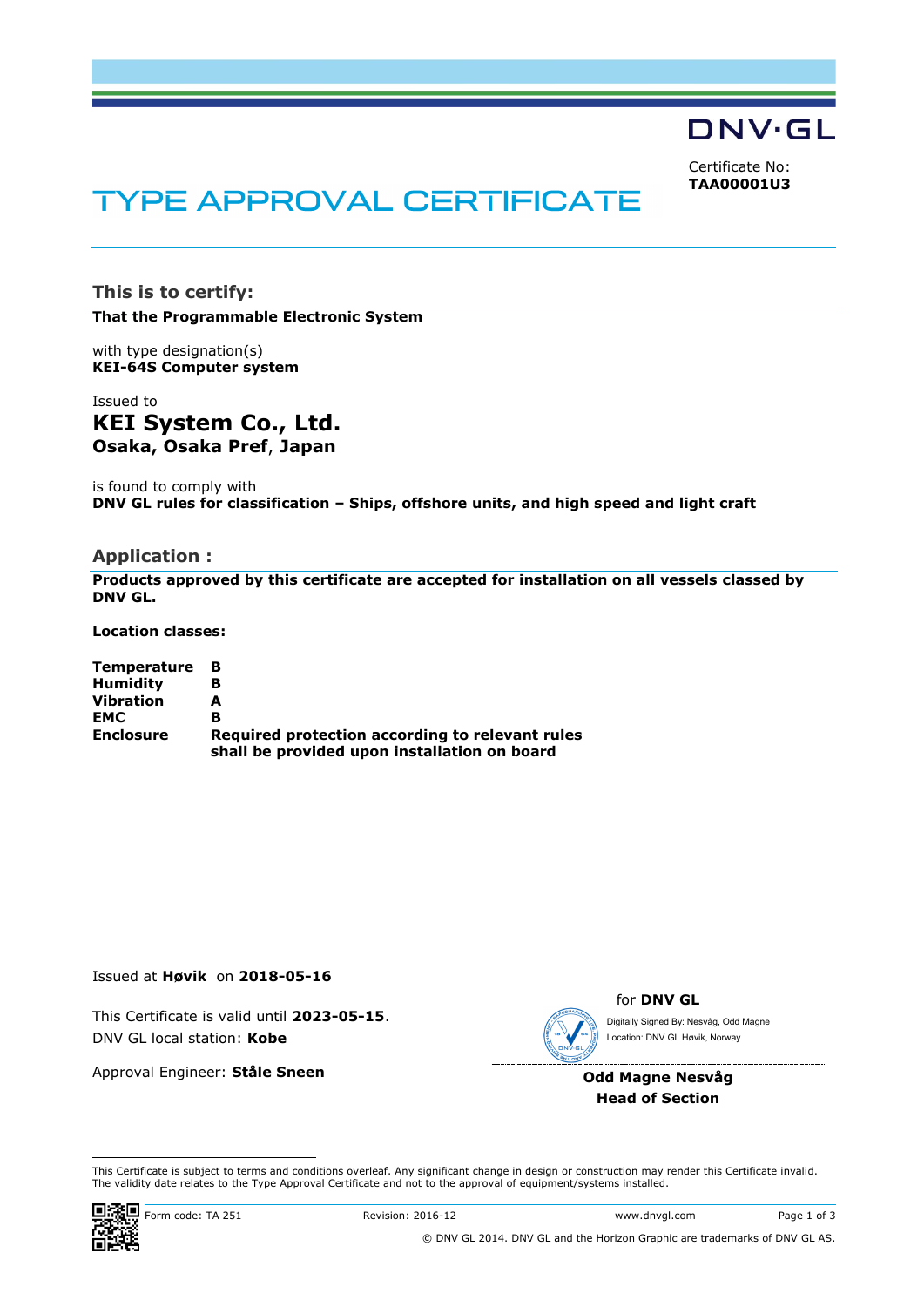Job Id: **262.1-027750-1** Certificate No: **TAA00001U3**

## **Product description**

KEI-64S Computer system comprises a host computer and local units, connected by Ethernet.

| Host units:  |                                            |                    |  |
|--------------|--------------------------------------------|--------------------|--|
| Type         | Description                                | Manufacturer       |  |
| KEI-64S-A    | Host computer, nominal voltage 100220 VAC  | <b>KEI SYSTEM</b>  |  |
| KEI-64S-D    | Host computer, nominal voltage 24 VDC      | Co., Ltd.          |  |
| PLA30F-12    | Power supply, internal power for KEI-64S-A |                    |  |
| STMGFS302412 | Power supply, internal power for KEI-64S-D | COSEL Co., Ltd.    |  |
| ESS50-12     | Power supply, internal power for KEI-64S-A | Eta Electric       |  |
| SVB12SC24    | Power supply, internal power for KEI-64S-D | Industry Co., Ltd. |  |

Local units:

| Type             | Description                                                                                            | Manufacturer       |  |
|------------------|--------------------------------------------------------------------------------------------------------|--------------------|--|
| ILS-DI           | ILS module, 16 ch. binary input                                                                        |                    |  |
| ILS-DV           | ILS module, 16 ch. AC voltage input, 110220 VAC                                                        | <b>KEI SYSTEM</b>  |  |
| ILS-DO           | ILS module, 16 ch. relay output                                                                        |                    |  |
| ILS-AII          | ILS module, 8 ch. current input, 420 mA                                                                |                    |  |
| ILS-AVI          | ILS module, 8 ch. voltage input, 05V, 010V, -1010V                                                     |                    |  |
| ILS-PT           | ILS module, 8 ch. 3-wire RTD input, Pt100                                                              |                    |  |
| ILS-VR4          | Co., Ltd.<br>ILS module, 8 ch. rheostat input, $1 k\Omega$<br>ILS module, 4 ch. current output, 420 mA |                    |  |
| ILS-BIO          |                                                                                                        |                    |  |
| ILS-BVO          | ILS module, 4 ch. voltage output, 05V, 010V, -55V, -1010V                                              |                    |  |
| ILS-REP          | ILS module, ILS line repeater unit                                                                     |                    |  |
| <b>ILS-ETH</b>   | ILS interface module                                                                                   |                    |  |
| ESS15-24         | Power supply (ES series), AC/DC 16.8 W                                                                 |                    |  |
| ESS30-24         | Power supply (ES series), AC/DC 31.2 W                                                                 |                    |  |
| ESS50-24         | Power supply (ES series), AC/DC 52.8 W                                                                 | Eta Electric       |  |
| ESS75-24         | Power supply (ES series), AC/DC 76.8 W                                                                 |                    |  |
| ESS100-24        | Power supply (ES series), AC/DC 108 W                                                                  | Industry Co., Ltd. |  |
| ESS150-24        | Power supply (ES series), AC/DC 156 W                                                                  |                    |  |
| SVB24SC24        | Power supply (SV series), DC/DC                                                                        |                    |  |
| <b>RSAN-2006</b> | Noise filter, 6 A                                                                                      |                    |  |
| <b>RSAN-2010</b> | Noise filter, 10 A                                                                                     | TDK-Lambda         |  |
| <b>RSAN-2016</b> | Noise filter, 16 A                                                                                     | Corporation        |  |

# **Approval conditions**

The Type Approval covers hardware listed under Product description. When the hardware is used in applications to be classed by DNV GL, documentation for the actual application is to be submitted for approval by the manufacturer of the application system in each case. Reference is made to DNV GL rules for classification of ships Pt.4 Ch.9 Control and monitoring systems.

#### Product certificate

If specified in the Rules, ref. Pt.4 Ch.9 Sec.1, the control and monitoring system in which the above listed hardware is used shall be delivered with a product certificate. For each such delivery the certification test is to be performed at the manufacturer of the application system before the system is shipped to the yard. The test shall be done according to an approved test program. After certification the clause for software control will be put into force.

#### Software control

All changes in software are to be recorded as long as the system is in use on board. Documentation of major changes is to be forwarded to DNV GL for evaluation and approval before implemented on board. Certification of modified functionality may be required for the particular vessel.